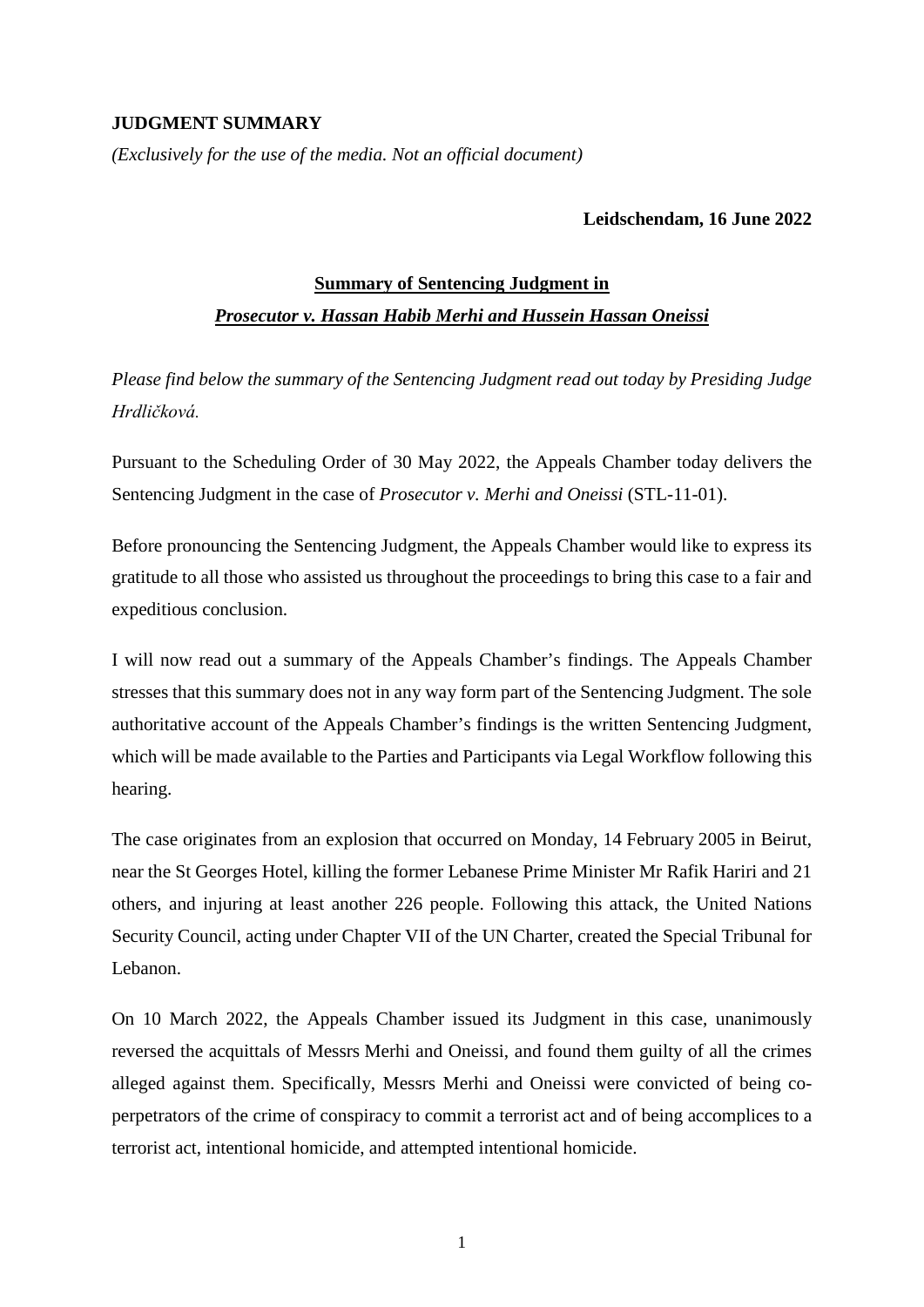On 23 March 2022, the Legal Representative of Victims filed observations on sentencing. On 25 March 2022, the Prosecution filed its submissions. On 8 April 2022, Counsel for Mr Merhi and Counsel for Mr Oneissi filed submissions in response.

Sentencing has multiple purposes. The two primary aims are retribution and deterrence. A sentence imposed upon a convicted person should not be understood as a means of expressing revenge or vengeance, but must rather reflect the outrage of the international community at the crimes. A sentence must be capable of dissuading wrongdoers from repeating the offence in the future and discourage others from committing similar offences. The overarching goal of both retribution and deterrence is thus prevention of crime and, ultimately, protection of the public. A secondary purpose of sentencing is rehabilitation.

A sentence must be individualized and based solely on the facts of a particular case, including the nature and gravity of the offence of which an individual has been convicted, his or her criminal conduct, and his or her individual circumstances.

The Appeals Chamber, in determining the sentences to be imposed, has been careful to avoid double-counting, so that a fact taken into account when assessing the gravity of an offence cannot also be taken into account when assessing aggravating circumstances.

In the same vein, if a fact satisfies an element of one of the crimes for which the accused was convicted, it cannot also constitute an aggravating circumstance for that crime. It can, however, be taken into account as an aggravating circumstance for another crime that does not contain this fact as a constitutive element.

Finally, the offences for which Messrs Merhi and Oneissi were convicted contain distinct elements, and therefore no issue arises in respect of impermissible cumulative convictions.

The Appeals Chamber first turns to Mr Merhi. The terrorist act in which Mr Merhi conspired, and of which he was an accomplice, consisted in the killing of Mr Hariri on 14 February 2005. The attack involved the use of a large amount of military-grade explosives, which were detonated in a busy public place, in broad daylight. As a result, 22 people were killed and 226 others were injured, and many buildings were destroyed.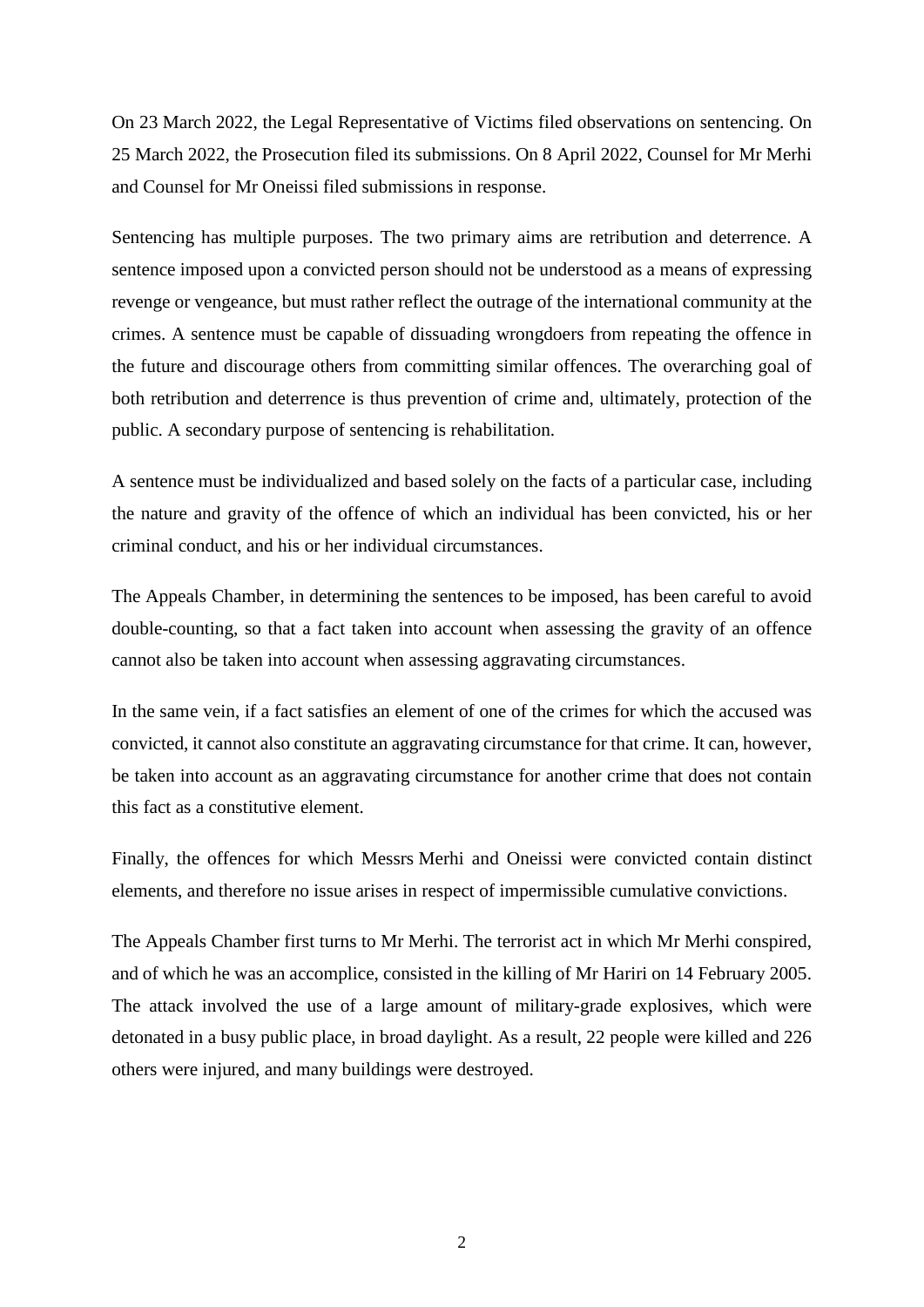The Appeals Chamber has carefully reviewed the submissions regarding the extent of the harm caused to the victims of the attack. We note that victims of the attack suffered from physical, material, and mental harm.

The evidence also demonstrates that the attack terrorized, not only the direct victims, but more generally the people of Lebanon.

It is therefore undeniable that the offences of which Mr Merhi was found guilty are extremely grave. Terrorism is a particularly heinous crime. It constitutes a callous disregard of human life. It is a brazen disrespect for the rights of others. It is an intolerable threat to the peace, safety, and harmony of the community. It destabilizes a country and its social and governmental institutions. At its core, terrorism is employed to spread fear or to coerce governmental authorities to do or to refrain from doing that which its perpetrators wish. It is thus antithetic to democratic governance and to the rule of law. Worse still, terrorism has the potential to disturb international peace and security, with all the attendant evil consequences that ensue from this. The United Nations Security Council characterized the terrorist attack of 14 February 2005 as a threat to international peace. The Security Council, acting under Chapter VII of the UN Charter, therefore established this Tribunal with the mandate to bring to justice those responsible for the attack as a means of maintaining or restoring the peace that was threatened by that attack. Given the evil nature of terrorism, the sentence that we shall impose on the persons convicted as being responsible for the attack of 14 February 2005 must reflect the revulsion of the international community to such attacks. The sentence must also deter those persons and others, both in Lebanon and worldwide, from committing similar attacks and sound a warning that involvement in such conduct does not pay.

In respect of aggravating circumstances pertaining to Mr Merhi, Mr Hariri and 21 other persons died as a result of the terrorist act that occurred on 14 February 2005. The detonation of the explosive device also caused significant damage to surrounding buildings with people inside them. As one of the three members of the Green Network, the mission command of the attack, Mr Merhi was fully aware that the planned attack involved the killing of Mr Hariri by means of an explosive device in a busy place, the centre of Beirut, in broad daylight on 14 February 2005. Mr Merhi knew that Mr Hariri would be killed, other people would die and be injured, and buildings would be destroyed. The following aggravating circumstances have thus been established beyond reasonable doubt: the death of individuals; the partial destruction of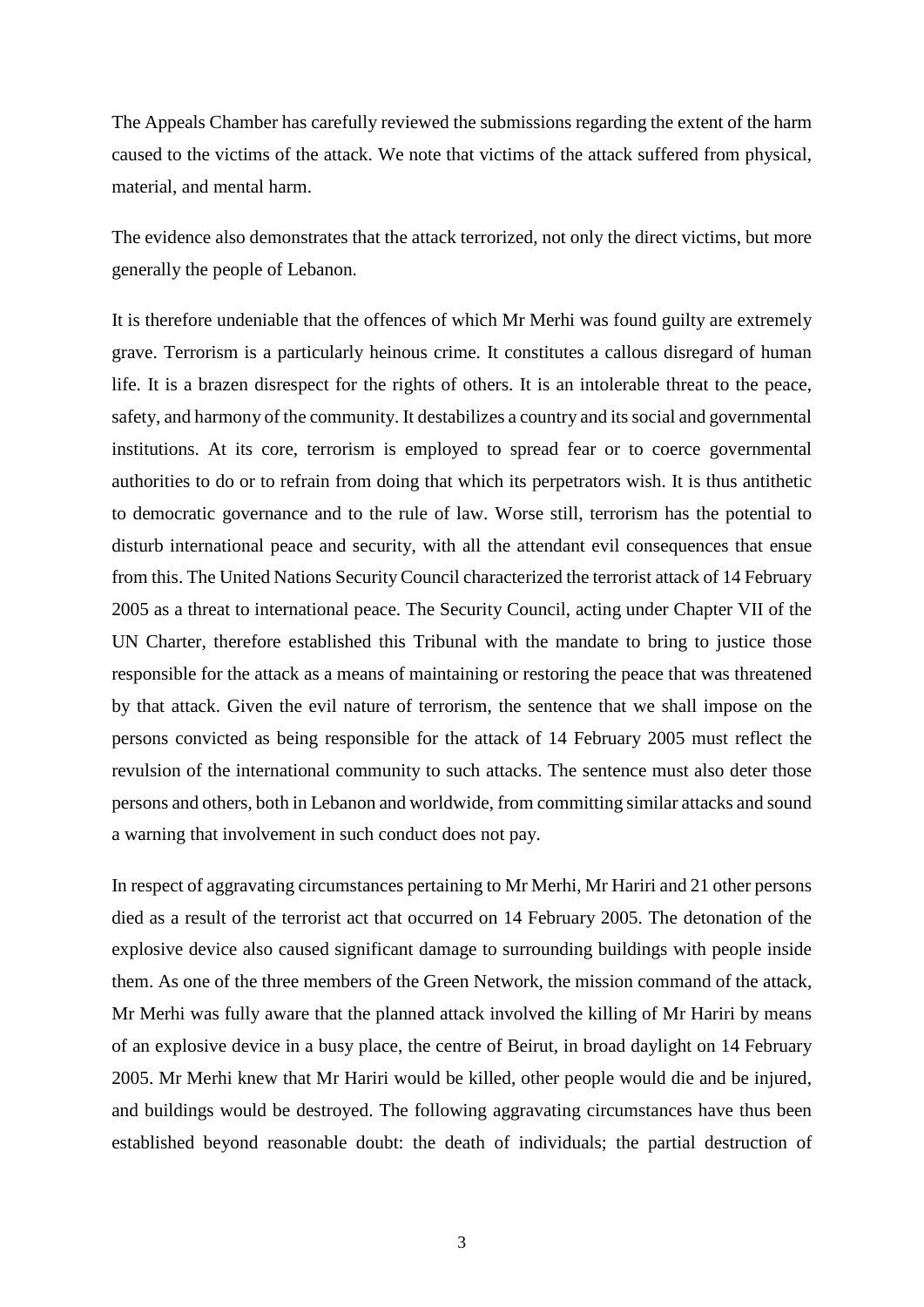buildings with people inside them; and the use of an explosive device in carrying out the intentional homicides and attempted intentional homicides.

The Appeals Chamber also finds that it has been established beyond reasonable doubt that Mr Merhi acted with premeditation as an accomplice to intentional homicide and attempted intentional homicide. This also aggravated his sentences.

The Appeals Chamber notes that Mr Merhi does not have any prior criminal convictions. This circumstance has been recognized by other international tribunals to be a potential mitigating circumstance. However, balanced against other factors in the case germane to sentencing, the gravity of the offences of which Mr Merhi was convicted, and the aggravating circumstances that have been established, by far outweigh and pale into insignificance Mr Merhi's prior clean criminal record, his age, and his family circumstances at the time of the attack.

The assistance provided by Mr Merhi consisted of directing and coordinating one of the two prongs of the attack, namely, the false claim of responsibility. Those in charge of the preparation for and planning of the attack devised and implemented, months in advance of the attack, an intricate plan to identify a scapegoat to feature in the videotape of the false claim of responsibility. This videotape was then given to media outlets. The aim of the videotape was to deflect attention and ultimate responsibility from those who planned and perpetrated the attack. The Appeals Chamber finds that the false claim of responsibility was an essential part of the planned attack. If the videotape had not been ready to be disseminated on 14 February 2005, the crimes would not have been committed. The fact that Mr Merhi was an accomplice to some of the crimes is therefore not a basis to commute his sentence.

The Appeals Chamber will now turn to Mr Oneissi.

We have just found that the gravity of the crimes in question was extreme.

In respect of aggravating circumstances, Mr Oneissi was involved in the preparation and dissemination of the false claim of responsibility, and was fully aware that the planned attack involved the killing of Mr Hariri. With the knowledge of the perpetrators' intent and with the intent to help further the terrorist act and the intentional homicide of Mr Hariri, Mr Oneissi accepted the fact that other people would die and be injured. We therefore hold that the following aggravating circumstance has been established beyond reasonable doubt: the death of individuals as a consequence of the terrorist act.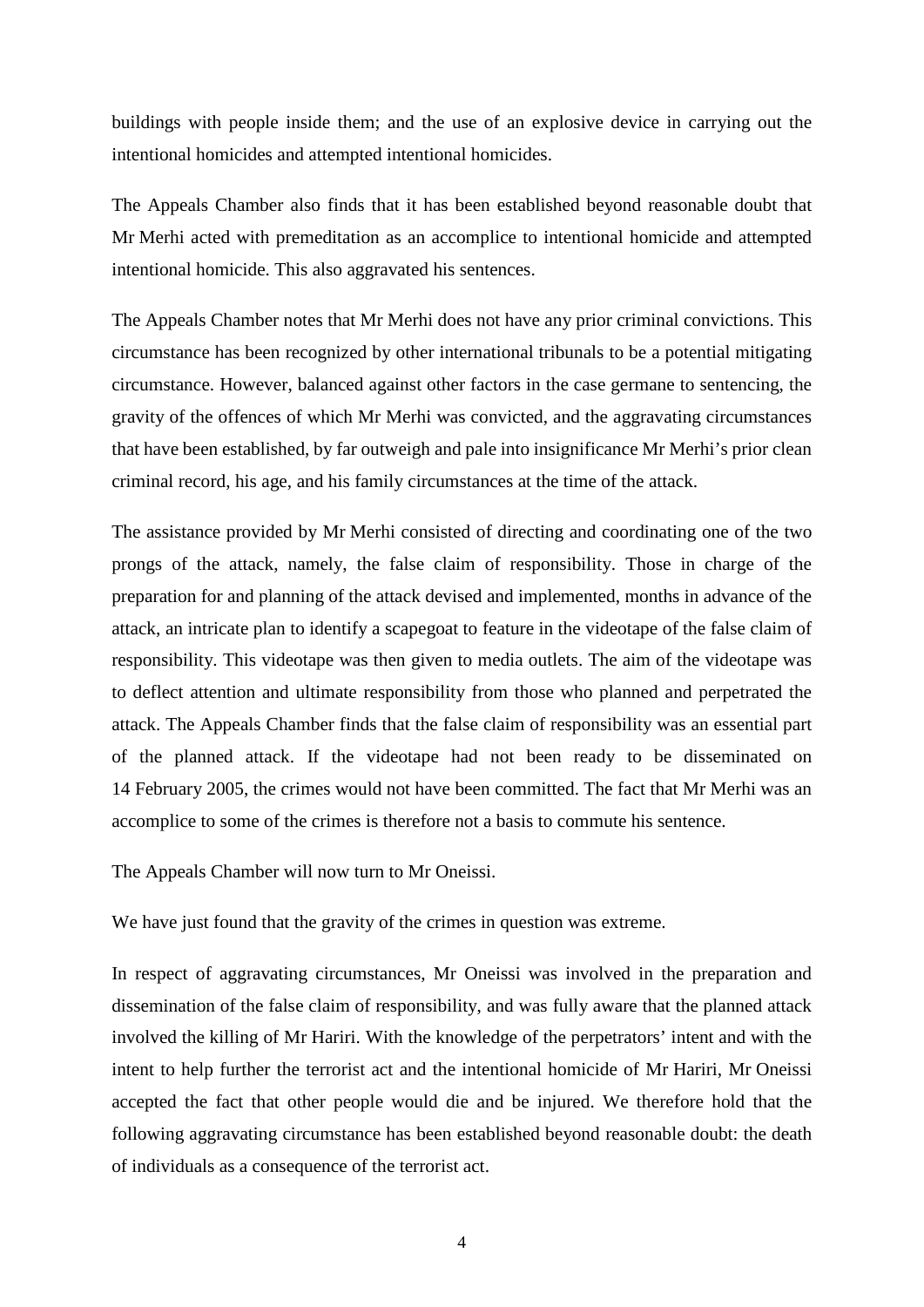We also find that it has been established beyond reasonable doubt that Mr Oneissi acted with premeditation as an accomplice to intentional homicide and attempted intentional homicide. This also aggravated his sentences.

The Appeals Chamber notes that Mr Oneissi does not have any prior criminal convictions. However, balanced against other factors in the case germane to sentencing, the gravity of the offences of which Mr Oneissi was convicted, and the aggravating circumstances that have been established, by far outweigh and pale into insignificance Mr Oneissi's prior clean criminal record.

The assistance provided by Mr Oneissi consisted of actively participating in one of the two prongs of the attack, namely, the preparation and dissemination of the false claim of responsibility. Those in charge of the attack devised and implemented, months in advance of the attack, an intricate plan to identify a scapegoat to feature in the videotape of the false claim of responsibility. Mr Oneissi was party to performing the task overseen by Mr Merhi who had been put in charge, as one of the three members of the mission command network, of the preparation and dissemination of the false claim. The aim of the false claim was to deflect attention and ultimate responsibility from those who planned and perpetrated the attack. The Appeals Chamber therefore finds that the false claim of responsibility was an essential part of the planned attack and that, had the videotape not been ready to be disseminated on 14 February 2005, the crimes would not have been committed. The fact that Mr Oneissi was an accomplice to some of the crimes is therefore not a basis to commute his sentence.

Based on the applicable law and the relevant facts, and taking into account the submissions of the Prosecution, the Legal Representative of Victims, and Counsel for Messrs Merhi and Oneissi, the Appeals Chamber hereby decides to exercise its discretion to impose a sentence for each crime of which Messrs Merhi and Oneissi were convicted in order to reflect their criminal responsibility for each of these crimes.

The Appeals Chamber therefore unanimously decides to sentence Messrs Merhi and Oneissi to life imprisonment, the heaviest sentence under the Statute and Rules, *for each of the five counts* of which they were convicted, as follows:

Count 1 – Conspiracy to commit a Terrorist Act: *life imprisonment*;

Count 6 – Being an Accomplice to the felony of Committing a Terrorist Act: *life imprisonment*;